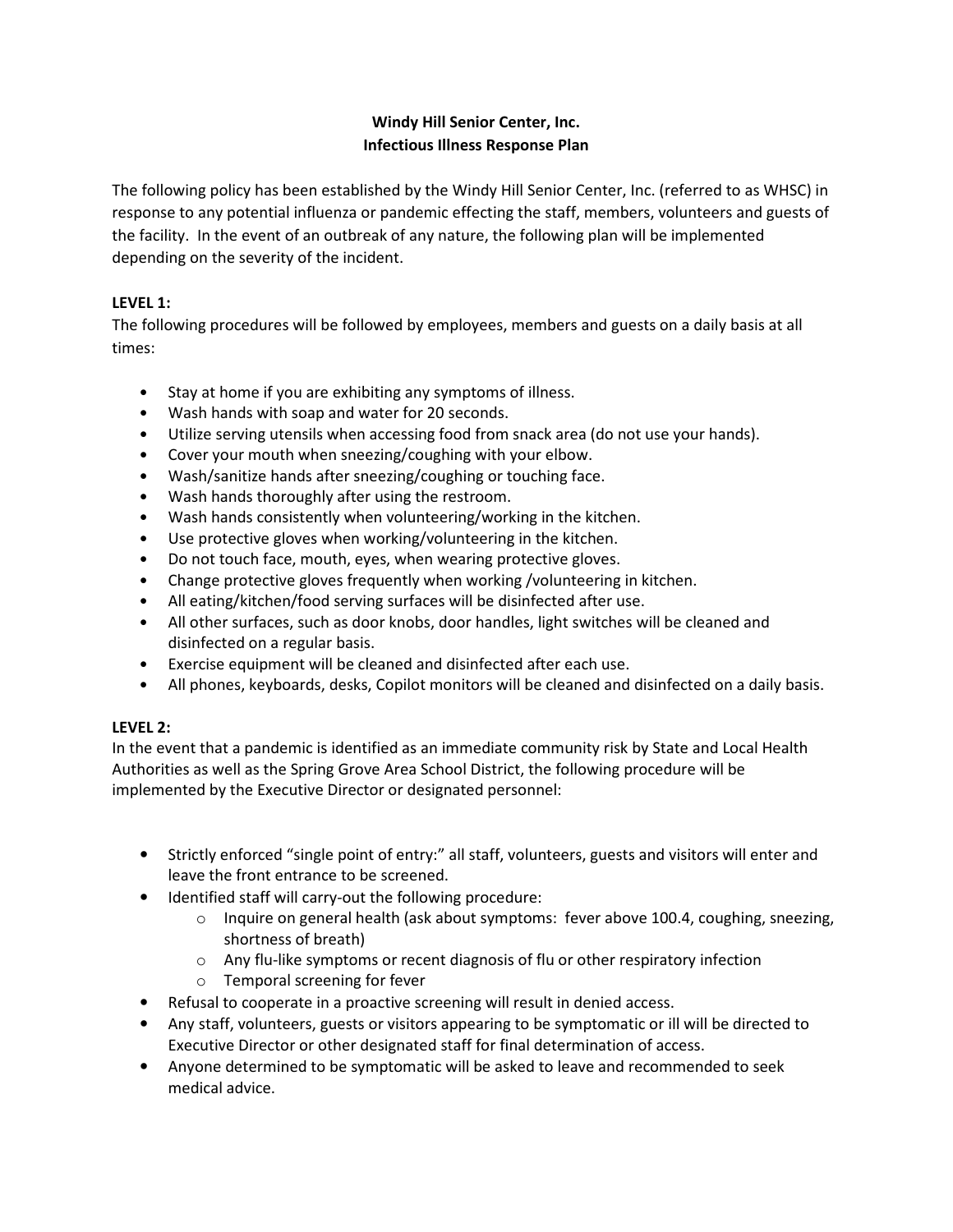- Anyone denied access and requiring transportation assistance will be directed to an identified isolation room to await transportation. An emergency contact will be notified to provide such transportation.
- Prior to entry, all staff, guests, and visitors should sanitize their hands and be reminded that periodic hand washing throughout the day is advised.

#### Isolation

- A wellness room has been identified for isolation in the event that isolation of staff, volunteers or guests becomes necessary.
- The wellness room is stocked with gloves and sanitizing supplies; after any use, the wellness room and all furnishings will be cleaned and sanitized.

#### Cleaning and Sanitation

- Dining Room and Cafe
	- $\circ$  Dining room and café tables will be cleaned and sanitized after each use at the end of the day.
- Yoga Room and Fitness Room
	- o All equipment will be cleaned and sanitized prior to and after each use.
- Restrooms
	- o All fixtures will be cleaned and sanitized at the end of each day
- Surfaces (doors, door knobs, automatic door operating buttons, desktops, monitors, keyboards, mouse, phones, etc.)
	- $\circ$  All touchable surfaces will be cleaned and sanitized periodically throughout the day.

## **Staffing**

- Sick Time (Personal Time Off)
- To encourage staff that is ill to stay home, WHSC will immediately suspend the required use of Personal Time Off to cover for absence due to illness.
- Employees exhibiting symptoms and/or cold or flu-like symptoms are encouraged to stay home.
- Any symptomatic employee will require clearance from a licensed physician prior to returning to work.

## **LEVEL 3:**

In the event that a pandemic occurs that has been identified as having direct impact to older adults and/or the entire community, the WHSC will institute a precautionary closure. This action will be guided by information provided through the PA State Health Department, York County Area Agency on Aging, and the Spring Grove Area School District. At that time, a decision will be reached by the WHSC Board of Directors and the Executive Director, and the following may occur:

- Limited service for services such as tax preparation and Home Delivered Meals.
- The congregate meal services will be suspended. However, it will be determined whether it is safe for members to utilize a drive-thru service to acquire a lunch-time meal.